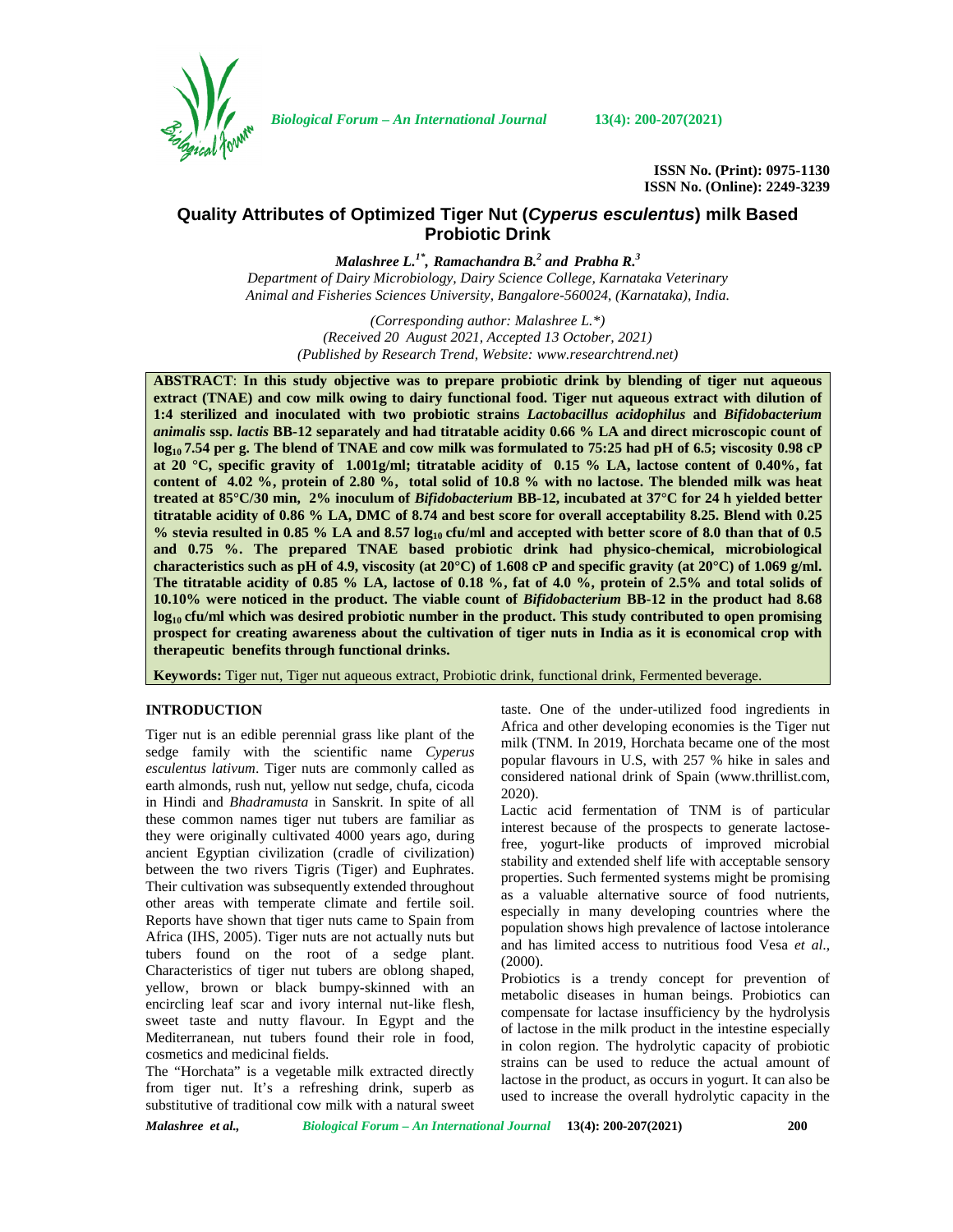small intestine. *Lactobacillus acidophilus* and species of *Bifidobacteria* are bile salt tolerant bacteria, inhabitants of gastro-intestinal tract having the ability to hydrolyse lactose and further used for acid production. Resistant Starch (RS) is a newly recognized healthy food for human and animals. RS is a prebiotic component present in tiger nut and improves the population of gut microbiota (Yang *et al.,* 2017). A few of the scientists have reported on the development of fermented tiger nut beverages along with the combination of soy milk, coconut milk and almond milk with the addition of probiotic strains which forms the recent concept of synbiotic products, a combination of probiotics and prebiotics.

Tiger nut has attracted very little scientific attention and it is an underutilized crop yet to be fully exploited. Development of new food products from tiger nut could enhance more interest in this crop and contribute to food security of many developing nation. The results of this study provide, a baseline data on tiger nut utilization. This will be a long way to diversify its use and in turn may lead to its increased production both at household as well as nation wise. Furthermore, it is expected that the thorough understanding of composition of tiger nut may further be ventured for its use in the prevention and treatment of some non communicable diseases, for example lactose intolerance, gastro-intestinal disorders, diabetes and cardiovascular diseases.

### **MATERIALS AND METHODS**

**Probiotic strains.** Probiotic strains *Bifidobacterium animalis* ssp. *lactis* BB-12 and *Lactobacillus acidophilus* were procured from CHR.HAN Company. Probiotic bacteria were maintained in 10 ml of sterile reconstituted skim milk as working culture and subcultured once in 7 days. Stock cultures were maintained in yeast glucose chalk litmus milk and subcultured once in 21 days. Both working and stock cultures were stored at refrigeration condition (5ºC).

**Tiger nuts.** A standard grade quality of raw, dried tiger nuts were purchased from the online amazon global store and preserved in air tight container at room temperature.

**Cow milk.** Aseptically, cow milk was collected from the Livestock farm complex of Karnataka Veterinary, Animal and Fisheries Sciences University, Hebbal, Bengaluru -24 for the present study.

*Malashree et al., Biological Forum – An International Journal* **13(4): 200-207(2021) 201 Preparation of Tiger nut aqueous extract (TNAE).** To get aqueous extract from tiger nut, required quantity of dried tiger nuts were sorted to remove defective tubers and washed thoroughly in tap water for 3- 4 times. Tiger nuts were soaked in tap water at a ratio of 1:3 w/v at room temperature for minimum of 8 h to soften the fibrous tissues. Then the hydrated tiger nuts were washed, blended with potable water (1: final volumes w/v) using mixer at a maximum speed of 5 min. Thereafter, the aqueous extract from the homogenous slurry was extracted by sieving using a clean, dry muslin cloth. The chaff was removed (stored for further use) and the TNAE was packed in sterile

plastic bottles and refrigerated till required for use (Nazir, 2017).

**Standardization of dilution of TNAE.** Standardization of dilution of TNAE was carried out by soaking of 25 g of tiger nuts for 6 h, ground and diluted to final volume by adding potable water at 1:31:4, 1:5 and 1:6 ratios. All the diluted TNAE samples and cow milk (control) were sterilized at 121ºC for 15 min and cooled to room temperature. Samples were inoculated with 1 % fresh probiotic strains of *Lactobacillus acidophilus* and *Bifidobacterium animalis* ssp*. lactis* BB-12 and incubated at 37ºC/18 h. Setting time, coagulum characteristics, titratable acidity and direct microscopic count were analyzed after incubation.

**Formulation of blend.** After the confirmation of growth of probiotic strains and curdling in fermented TNAE, formulation of blended or combined milk with TNAE and cow milk was carried at 0:100, 25:75, 50:50, 75:25 and 100:0 respectively. All these formulated combinations of samples, cow milk and TNAE as control throughout the study were sterilized at 121ºC for 15 min and cooled. Inoculated with 1% fresh *Lactobacillus acidophilus* and BB-12 separately, incubated at 37ºC/18 h. The setting time, direct microscopic count and titratable acidity were determined for the incubated samples.

As per Laboratory manual of FSSAI (2016) procedures, TNAE, fresh cow milk and blend were analyzed for the following physico-chemical properties such as pH (digital LAQUA twin pH-11 - HORIBA pH meter); Viscosity determined using Ostwald Viscometer at 20°C and expressed as centipoise (cP); specific gravity determined using pyknometer at 20°C; Lactose analysed by Lane - Eyon method; fat estimated by Gerber's method; total solids by gravimetric method and protein estimated by Micro-Kjeldhal method

**Effect of heat treatments on growth of probiotic culture and sensory quality in fermented blend.** In view of studying the effect of heat treatments on the growth of probiotic strains and sensory attributes, each 100 ml of TNAE, cow milk and optimized blend samples were subjected to various heat treatments such as pasteurization at  $63^{\circ}C/30$  min, steaming at  $85^{\circ}C/30$ min and sterilization at 121°C/15 min (Ukuwuru and Ogbodo 2011), cooled to room temperature and inoculated with 1% fresh *Lactobacillus acidophilus* and BB-12 and incubated at 37°C/18 h. The setting time, direct microscopic count and titratable acidity were analyzed for the incubated samples along with sensory characteristics of test sample and control. Sensory attributes of fermented optimized blend was compared with the fermented TNAE and cow milk. The various parameters like colour and appearance, flavour, taste, consistency and overall acceptability were judged by a panel by using a nine point hedonic scale (Nazir, 2017). The score given by the judges were then statistically analyzed.

**Optimization of per cent of probiotic inoculum and stevia addition in blend.** The optimized blend was further optimized for different levels of inoculum of *Lactobacillus acidophilus* and BB-12 at 1 %, 2 % and 3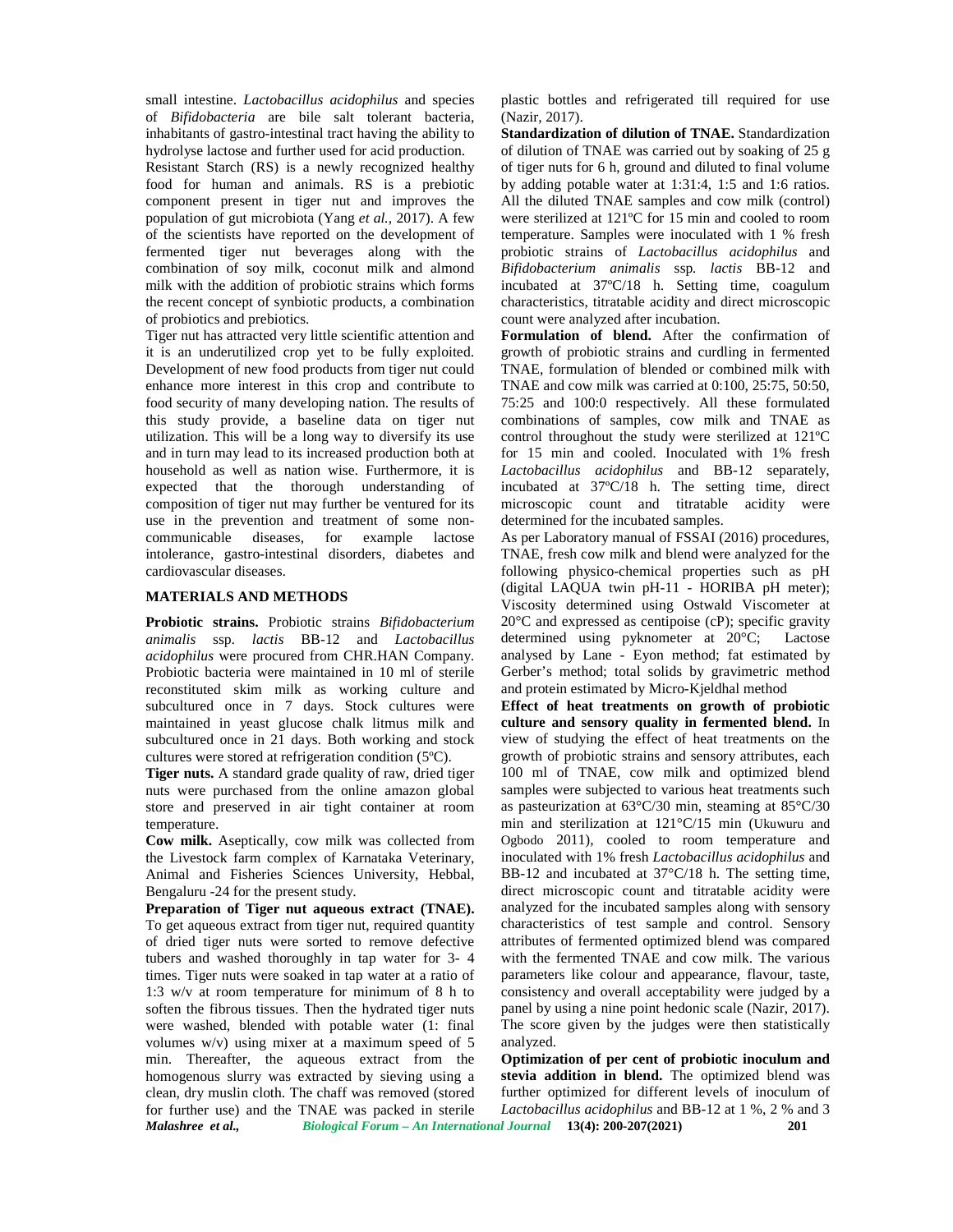% individually and also in combination of these two strains. Further stevia was added at 0.25 %, 0.5 % and 0.75 %. The inoculated test samples were incubated at 37 ºC till the milk sets. Then the setting time, titratable acidity and direct microscopic count and sensory attributes were determined as mentioned in the above section.

**Physico-chemical and microbiological characteristics of developed probiotic drink.** For the obtained optimized TNAE based probiotic drink, various physico-chemical properties like pH, TA, viscosity, lactose content, protein content, fat and total solids content were studied (FSSAI, 2016). Viability of *Bifidobacterium* BB-12, coliform, yeast and mold counts in the probiotic drink were analyzed through pour plating method **(**Harrigan, 1998).

**Statistical analysis.** The results obtained for physico chemical, organoleptic and microbiological analyses of the research work with respect to all the parameters were average of three trials. The data was analyzed using one way/two way ANOVA using R software [R. version 3.1.3 (2015-03-09)].

## **RESULTS AND DISCUSSION**

For both the probiotic cultures, dilution at the rate of 1:4 ratio was found best with firm coagulum formation, mild syneresis and mild acidic flavour while dilution ratio 1:5 and 1:6 were rejected as the dilutions did not result in desired coagulation characteristics along with less probiotic growth. There was significant difference (P=.05) among dilutions of TNAE with respect to titratable acidity and probiotic counts in both the types of fermented milks when compared with fermented cow milks (Table 1). The resistant starch which is a natural prebiotic in tiger nut might have encouraged the better growth of BB-12 than *L. acidophilus.* Okudu and Ogubuike, (2016) made tiger nut milk by wet milling of 300 g soaked tiger nut seeds with 1 L of potable water accounting for 1:3 dilution and the same was followed by El-Shenawy *et al.,* (2019) and they further used the tiger nut milk heating at 70°C for 20 min for probiotic beverage preparation using three probiotic bacteria mixture including *L. plantarum, L. acidophilus* culture and *B. breve* culture.

|                   |                 | <b>Parameters analyzed</b> |                                                    |                               |                                                    |                                           |  |  |
|-------------------|-----------------|----------------------------|----------------------------------------------------|-------------------------------|----------------------------------------------------|-------------------------------------------|--|--|
| <b>Samples</b>    | <b>Dilution</b> | <b>Setting</b>             | Lactobacillus acdophilus                           |                               |                                                    | <b>BB-12</b>                              |  |  |
|                   | Ratio           | time<br>(h)                | % LA                                               | <b>DMC</b><br>$(log_{10}/ml)$ | % LA                                               | <b>DMC</b><br>$(log_{10}/ml)$             |  |  |
| Cow milk: Water   | 100:0           |                            | Firm body, no syneresis<br>sweet & acidic          |                               |                                                    | Firm body, no syneresis<br>sweet & acidic |  |  |
| (Control)         |                 |                            | $0.75^{\rm a}$                                     | $8.41^{\circ}$                | $0.84^{\circ}$                                     | $8.75^{\circ}$                            |  |  |
|                   | 1:3             |                            | Very firm body, no syneresis, sweet $\&$<br>acidic |                               | Very firm body, no syneresis, sweet $\&$<br>acidic |                                           |  |  |
|                   |                 | 18                         | $0.65^{\rm a}$                                     | 7.71 <sup>b</sup>             | 0.70 <sup>b</sup>                                  | 7.92 <sup>b</sup>                         |  |  |
|                   | 1:4             |                            | Firm body, mild syneresis bland &<br>mild acidic   |                               | Firm body, mildsyneresis, bland &<br>mild acidic   |                                           |  |  |
|                   |                 |                            | $0.60^{\circ}$                                     | 7.28 <sup>c</sup>             | 0.66 <sup>c</sup>                                  | 7.54 <sup>c</sup>                         |  |  |
| Tiger nut : Water | 1:5             |                            | Loose body syneresis<br>bland & less acidic        |                               | Loose body syneresis<br>bland & less acidic        |                                           |  |  |
|                   |                 |                            | $0.42^{ba}$                                        | $6.24^{d}$                    | $0.40^{db}$                                        | $6.15^{db}$                               |  |  |
|                   |                 |                            | No firm body syneresis                             |                               | No firm body syneresis                             |                                           |  |  |
|                   | 1:6             |                            | bland & non acidic                                 |                               | bland & non acidic                                 |                                           |  |  |
|                   |                 |                            | 0.30 <sup>c</sup>                                  | $5.24^{\circ}$                | $0.28^{\text{eb}}$                                 | $5.15^{eb}$                               |  |  |
|                   | $CD(P=.05)$     |                            | 0.28                                               | 0.23                          | 0.12                                               | 0.27                                      |  |  |

**Table 1: Standardization of dilution of Tiger nut aqueous extract (TNAE).**

**Note:** Results were average of three trials  $(n = 3)$ ,

Similar superscripts in the column indicate non-significance while different superscripts indicate significant difference (P=.05).

With the confirmation of growth of probiotic strains and curdling characteristics in TNAE, the formulated ratio of 75:25 was selected with titratable acidity of  $0.72$  % LA and probiotic count of 8.30 log<sub>10</sub>/ml for *L*. *acidophilus* culture while 0.82 % LA and  $8.52 \log_{10}$ / ml for BB-12 (Table 2). This was the only formulation available where, TNAE was more and cow milk ratio less and lactic acid production and probiotic counts were nearly similar to plain fermented cow milk. This was denoted by non-significant difference  $(P=.05)$ among formulations with respect to titratable acidity and probiotic counts both in *L. acidophilus* and BB-12 compared with cow milk as control sample. Some of

the investigators formulated the tiger nut milk with soy milk, coconut milk and almond milk at different concentrations. The growth of probiotic bacteria in tiger nut was substantiated by Ndikom and Elutade, (2016) in their study as they isolated LAB from the surface of tiger nut tubers.

The physico-chemical properties analyzed are depicted in Table 3. Statistically significant difference  $(P=.05)$ among viscosity, lactose, fat, protein and total solids occurred whereas pH, specific gravity and titratable acidity did not show significant difference among cow milk, TNAE and blend, respectively.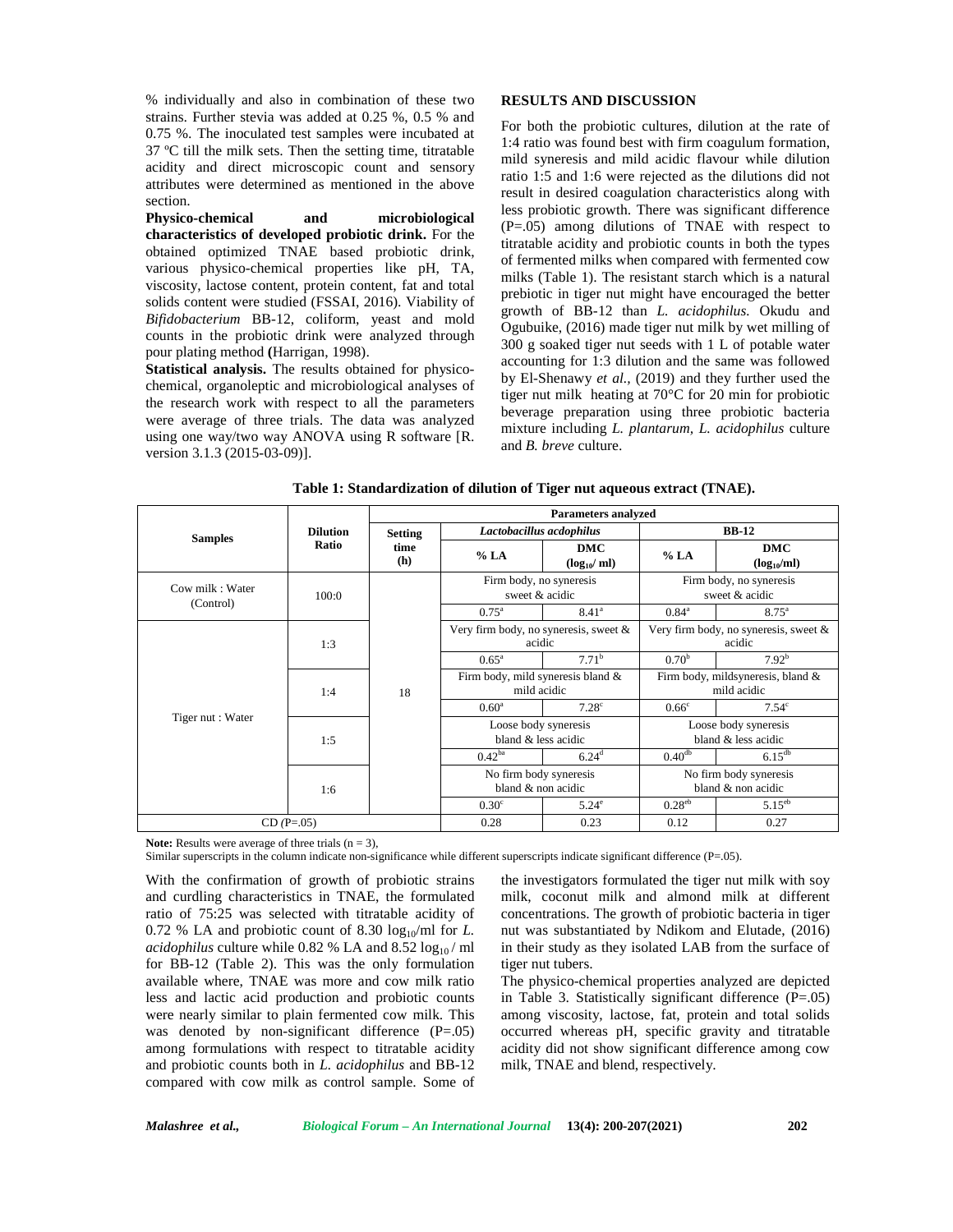|                                |                                   | <b>Parameters analyzed</b> |                        |                |                               |  |  |  |  |  |
|--------------------------------|-----------------------------------|----------------------------|------------------------|----------------|-------------------------------|--|--|--|--|--|
| Ratio                          |                                   | Lactobacillus acidophilus  |                        | <b>BB-12</b>   |                               |  |  |  |  |  |
| (TNAE : Cow milk)              | <b>Setting time</b><br><b>(h)</b> | % LA                       | DMC<br>$(log_{10}/ml)$ | % LA           | <b>DMC</b><br>$(log_{10}/ml)$ |  |  |  |  |  |
| 0:100<br>(Cow milk as control) |                                   | $0.76^{\circ}$             | $8.45^{\circ}$         | $0.82^{\circ}$ | $8.71^{\circ}$                |  |  |  |  |  |
| 100:0<br>(TNAE as control)     | 18                                | $0.62^{\circ}$             | $7.30^{\circ}$         | $0.68^{\circ}$ | $7.60^{\circ}$                |  |  |  |  |  |
| 25:75                          |                                   | 0.80 <sup>a</sup>          | $8.40^{\circ}$         | $0.85^{\circ}$ | $8.60^{\circ}$                |  |  |  |  |  |
| 50:50                          |                                   | $0.70^{\circ}$             | $8.32^{\circ}$         | $0.79^{a}$     | $8.43^{\circ}$                |  |  |  |  |  |
| 75:25                          |                                   | $0.72^{\rm a}$             | $8.30^{a}$             | $0.82^{\circ}$ | $8.52^{\circ}$                |  |  |  |  |  |
| $CD(P=.05)$                    |                                   | 1.52                       | 1.46                   | 1.49           | 1.51                          |  |  |  |  |  |

### **Table 2: Formulation of blend (TNAE: Cow milk).**

Note: • Results were average of three trials (n = 3)

• Similar superscripts in the column indicate non-significance while different superscripts into significant difference (P=.05).

• Dilution optimized (1:4) TNAE + cow milk is heat treated to 85°C/ 30 min, inoculated with *Lactobacillus acidophilus* and BB-12 at 1 % with incubation at 37 °C.

Cow milk, TNAE and blend analyzed for physico chemical parameters revealed variation in viscosity, lactose, fat, protein and total solids. TNAE and blend showed less viscosity by 0.74 cP and 0.82 cP respectively in comparison with cow milk i.e. 1.80 cP. The pH values and titratable acidity for both control and sample were almost similar. The acidity of TNAE was nearly comparable to cow milk because of acidic amino acids such as aspartic acid and glutamic acid being prominent in TNAE. There was noticeable variation with respect to lactose content among the three types sample. TNAE was completely devoid of lactose and the blend contained a small portion of lactose accounting for 0.40 % which was due to blending of 25 % cow milk with the 75 % TNAE. Blend and TNAE showed fat of 4.02 % and 8.0 % respectively. On par with present study, Chima *et al.,* (2013) reported on pH of 6.64, acidity of 0.15 % LA, fat of 25.5 %, protein of 8.19 % and total solids of 12.28 % in tiger nut milk (1:3). Udeozor, (2012) determined the proximate composition of tiger nut – soy milk drink (50:50) both extracts of plant origin with pH value of 6.10; moisture of 57.3 %; carbohydrate of 4.8 %; protein of 7.95 %; fat of 27.2 % and crude fiber of 0.24 %. Till date, literature pertaining to present study on physico-chemical characteristics of blend of TNAE and cow milk at 1:4 ratio are meagre.

As per Table 4, blend inoculated with 1% *L. acidophilus* with the steaming at 85 °C/30 min resulted

in titratable acidity of 0.75 % LA, probiotic count of 8.34  $log_{10}$  and over all acceptability of 7.0 score which were lesser than that of BB-12 strain. Among the three heat treatments, BB-12 strain inoculated in steamed sample at 85 °C/30 min scored better than pasteurization and autoclave temperatures. There was significant difference  $(P=.05)$  in acidity, DMC and overall acceptability (OA) among the BB-12 fermented steamed cow milk, TNAE and blend. Both *L. acidophilus* and BB-12 fermented milks prepared using steaming at 85°C/30 min for cow milk, TNAE and blend found better with acidity and DMC compared with pasteurized and sterilized milk prepared probiotic milks and thus applied in further studies. Treatment of steaming of blend at 85°C/30 min had not been tried by any of the researchers for the preparation of tiger nut based probiotic drink.

In the present study, sensory profile evaluation of optimized blend showed statistically significant difference in colour, taste and consistency followed by flavour and overall acceptability. The significant (P<0.05) difference in appearance and overall acceptance of milk was attributed to the much brown colour of TNAE (4.5 and 6.0 score). The taste of TNAE was sweet while cow milk tasted less. TNAE possessed nutty flavour as compared to cow milk flavour (bland). The blend scored better (7.50) than the control on 9 point hedonic scale.

|                   |                  | <b>Physical properties</b> |                   | Chemical properties (%) |                   |                    |                    |                               |  |
|-------------------|------------------|----------------------------|-------------------|-------------------------|-------------------|--------------------|--------------------|-------------------------------|--|
| <b>Samples</b>    | pH               | cPat<br>$20^{\circ}$ C     | Sp. gr<br>(g/ml)  | % LA                    | Lactose           | Fat                | Protein            | <b>Total</b><br><b>Solids</b> |  |
| Cow milk(Control) | 6.6 <sup>a</sup> | 1.80 <sup>a</sup>          | .019 <sup>a</sup> | $0.16^a$                | $4.50^{\circ}$    | $3.80^a$           | 3.20 <sup>a</sup>  | $11.5^a$                      |  |
| TNAE(Control)     | 6.7 <sup>a</sup> | 1.06 <sup>b</sup>          | $0.990^{\rm a}$   | $0.14^a$                | 0.00 <sup>b</sup> | 8.00 <sup>b</sup>  | $5.10^{b}$         | $22.0^{\rm b}$                |  |
| $B$ lend**        | $6.5^{\circ}$    | 0.98 <sup>c</sup>          | .001 <sup>a</sup> | $0.15^{\rm a}$          | $0.40^\circ$      | 4.02 <sup>ac</sup> | 2.80 <sup>ac</sup> | 10.8 <sup>ac</sup>            |  |
| $CD (P = .05)$    | 0.75             | 0.43                       | 1.01              | 1.01                    | 0.57              | 1.00               | 0.99               | 1.00                          |  |

### **Table 3: Evaluation of Physico-chemical properties of optimized blend.**

**Note:** All the values are average of three trials (n=3).

• Similar superscripts indicate non-significance while different superscripts indicate significant difference.

• Blend\*\* - Combination of TNAE(1:4 diluted) and Cow milk at 75:25 ratio.

• cP – Viscosity expressed as Centipoise at 20°C.

• Sp.gr- Specific gravity (g/ml) measured at 20°C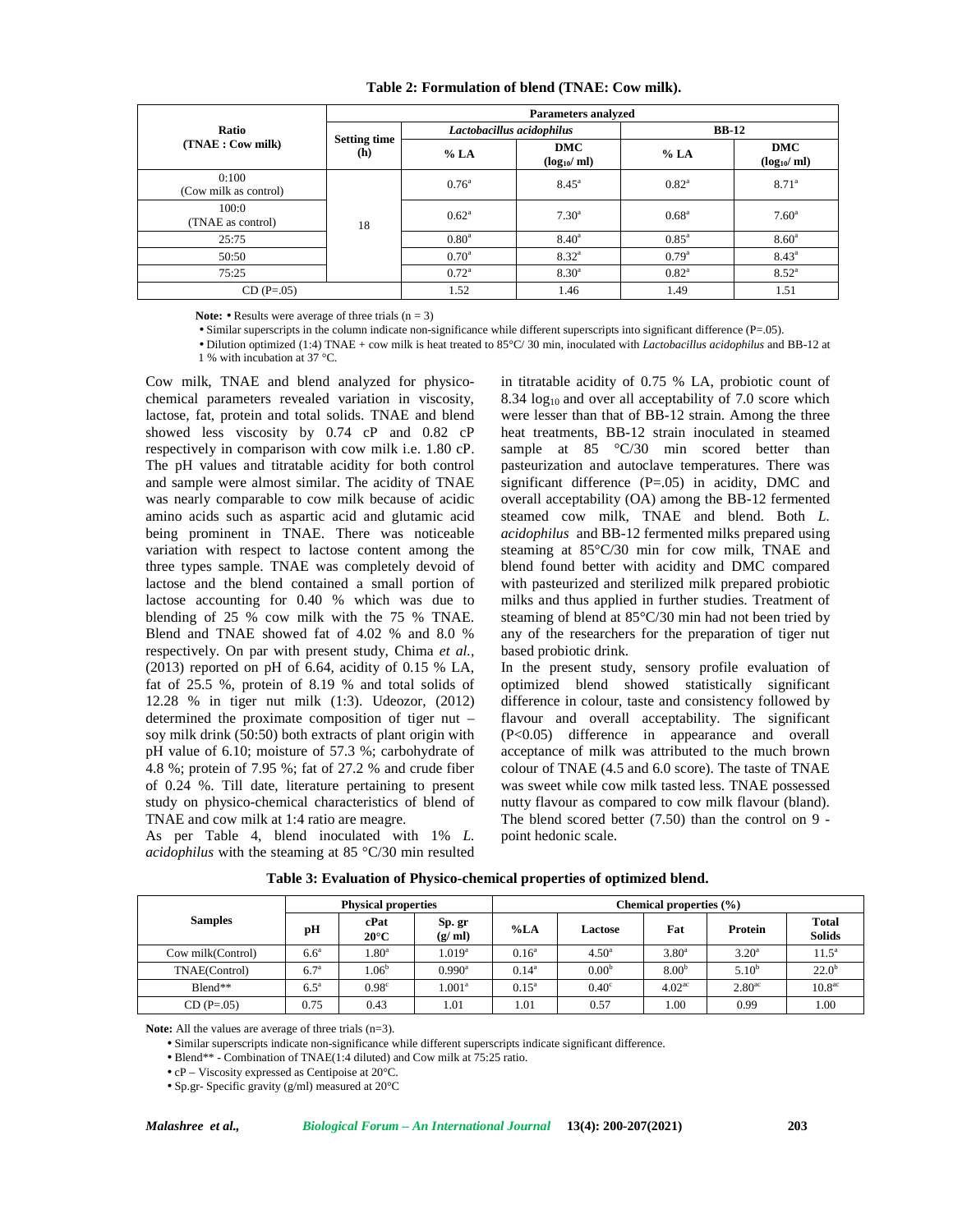|                        | <b>Heat treatments</b> |                       |                    |                                            |                           |                   |                  |                   |                    |  |  |  |
|------------------------|------------------------|-----------------------|--------------------|--------------------------------------------|---------------------------|-------------------|------------------|-------------------|--------------------|--|--|--|
|                        |                        | <b>Pasteurization</b> |                    |                                            | <b>Steaming</b>           |                   | <b>Autoclave</b> |                   |                    |  |  |  |
|                        |                        | (63 °C/30 min)        |                    |                                            | (85 °C/30 min)            |                   |                  | (121 °C/15 min)   |                    |  |  |  |
| <b>Type of samples</b> |                        |                       |                    |                                            | Lactobacillus acidophilus |                   |                  |                   |                    |  |  |  |
|                        | % LA                   | $log_{10}/ml$         | $OA*$              | % LA                                       | $log_{10}/ml$             | $OA*$             | % LA             | $log_{10}/ml$     | $OA*$              |  |  |  |
| Cow milk               | $0.68^{\rm a}$         | 8.00 <sup>a</sup>     | $7.50^{\circ}$     | $0.76^{\circ}$                             | $8.42^{\rm a}$            | 8.00 <sup>a</sup> | $0.70^{\rm a}$   | $8.04^{\circ}$    | 8.00 <sup>a</sup>  |  |  |  |
| TNAE                   | $0.52^{\rm a}$         | $6.32^{b}$            | 6.00 <sup>b</sup>  | $0.62^{\rm a}$                             | 7.30 <sup>b</sup>         | $6.50^{b}$        | $0.40^{\circ}$   | $6.57^{\rm b}$    | 6.20 <sup>b</sup>  |  |  |  |
| $Blend**$              | $0.66^a$               | $7.20^{\rm a}$        | 7.20 <sup>c</sup>  | $0.75^{\rm a}$                             | $8.34$ <sup>ac</sup>      | 7.80 <sup>c</sup> | $0.62^{\rm a}$   | $7.10^a$          | 7.20 <sup>c</sup>  |  |  |  |
| $CD(P=.05)$            | 1.01                   | 0.90                  | 0.82               | 1.00                                       | 1.00                      | 0.85              | 0.98             | 1.00              | 0.83               |  |  |  |
|                        |                        |                       |                    | Bifidobacterium animalis ssp. lactis BB-12 |                           |                   |                  |                   |                    |  |  |  |
| Cow milk               | $0.74^{\circ}$         | 8.21 <sup>a</sup>     | 8.00 <sup>a</sup>  | $0.84^{\circ}$                             | 8.72 <sup>a</sup>         | 8.20 <sup>a</sup> | $0.70^{\circ}$   | $8.14^{a}$        | $8.00^{\circ}$     |  |  |  |
| <b>TNAE</b>            | $0.64^{\circ}$         | $7.51^a$              | 6.20 <sup>b</sup>  | $0.62^{\rm a}$                             | $7.58^{b}$                | 6.80 <sup>a</sup> | $0.42^{\rm a}$   | 7.17 <sup>b</sup> | $6.30^{b}$         |  |  |  |
| $B$ lend**             | $0.71^{\circ}$         | $7.82^{a}$            | 7.50 <sup>ac</sup> | $0.83^{\rm a}$                             | $8.54^{\circ}$            | 8.00 <sup>a</sup> | $0.68^{\rm a}$   | $7.65^{\circ}$    | 7.30 <sup>ac</sup> |  |  |  |
| $CD(P=.05)$            | 0.82                   | 0.85                  | 0.85               | 1.01                                       | 0.99                      | 0.86              | 0.97             | 0.88              | 0.83               |  |  |  |

Note: • All the values are average of three trials (n=3).

• Similar superscripts indicate non-significance while different superscripts indicate significant difference.

• Blend\*\* - Combination of TNAE (1:4 diluted) and Cow milk at 75:25 ratio.

• OA\* – Overall acceptability with 9 point hedonic scale.

There was no significant difference with respect to titratable acidity and overall acceptability however significant difference (P=.05) was noticed for DMC for all the three levels of *L. acidophilus* as inoculum (Table 5). There was no significant difference in titratable acidity values, however there was significant difference

(P=.05) for DMC and overall acceptance for all the three levels of BB-12 inoculum (Table 6). There was no significant difference in titratable acidity, however there was significant difference (P=0.05) in DMC and overall acceptance of all the three levels of combined inoculum (Table 7).

|                   | Inoculum level $(\% )$ |                               |                   |                   |                               |                   |                |                               |                   |
|-------------------|------------------------|-------------------------------|-------------------|-------------------|-------------------------------|-------------------|----------------|-------------------------------|-------------------|
|                   |                        |                               |                   |                   |                               |                   |                |                               |                   |
| <b>Samples</b>    | % LA                   | <b>DMC</b><br>$(log_{10}/ml)$ | $OA*$             | % LA              | <b>DMC</b><br>$(log_{10}/ml)$ | $OA*$             | % LA           | <b>DMC</b><br>$(log_{10}/ml)$ | $OA*$             |
| Cow milk(Control) | $0.76^{\circ}$         | $8.42^{\circ}$                | 8.00 <sup>a</sup> | $0.82^{\rm a}$    | $8.62^{\circ}$                | $8.12^{a}$        | $0.85^{\circ}$ | $8.74^{a}$                    | $8.22^{\circ}$    |
| TNAE(Control)     | $0.62^{\rm a}$         | 7.30 <sup>b</sup>             | 7.00 <sup>b</sup> | $0.66^{\circ}$    | 7.50 <sup>b</sup>             | 7.20 <sup>a</sup> | $0.67^{\circ}$ | $7.52^b$                      | 7.30 <sup>a</sup> |
| Blend**           | $0.75^{\circ}$         | $8.34$ <sup>ac</sup>          | 7.80 <sup>a</sup> | 0.80 <sup>a</sup> | $8.40^{\circ}$                | 8.00 <sup>a</sup> | $0.83^{\rm a}$ | 8.50 <sup>ac</sup>            | $8.10^{\rm a}$    |
| $CD(P=.05)$       | 1.00                   | 1.00                          | 0.92              | 1.00              | 0.99                          | 1.00              | 0.99           | 0.97                          | 1.00              |

Note: • All the values are average of three trials (n=3).

• Similar superscripts indicate non-significance while different superscripts indicate significant difference.

• Blend<sup>\*\*</sup> - Combination of TNAE (1:4 diluted) and Cow milk at 75:25 ratio and steamed.

• OA\* – Overall acceptability with 9 point hedonic scale.

#### **Table 6: Optimization of levels of inoculum of** *Bifidobacterium animalis* **ssp.** *lactis* **BB –12 in blend**

| % LA           | <b>DMC</b><br>$(log_{10}/ml)$ | $OA*$              | % LA           | <b>DMC</b><br>$(log_{10}/ml)$ | $OA*$                | % LA                   | <b>DMC</b><br>$(log_{10}/ml)$ | $OA*$                |  |  |  |
|----------------|-------------------------------|--------------------|----------------|-------------------------------|----------------------|------------------------|-------------------------------|----------------------|--|--|--|
| $0.84^{\circ}$ | $8.72^{\circ}$                | $8.20^{\circ}$     | $0.87^{\rm a}$ | 8.80 <sup>a</sup>             | $8.75^{\circ}$       | $0.89^{a}$             | $8.82^{\circ}$                | $8.75^{\circ}$       |  |  |  |
| $0.62^{\rm a}$ | $7.58^{b}$                    | 6.00 <sup>b</sup>  | $0.65^{\circ}$ | 7.80 <sup>b</sup>             | 7.00 <sup>b</sup>    | $0.66^{\circ}$         | $7.82^{b}$                    | $7.25^{\rm b}$       |  |  |  |
| $0.83^{\circ}$ | $8.54^{\circ}$                | 8.00 <sup>ac</sup> | $0.86^{\circ}$ | $8.74^{\circ}$                | $8.25$ <sup>ac</sup> | $0.88^{a}$             | 8.80 <sup>a</sup>             | $8.30$ <sup>ac</sup> |  |  |  |
| 00.            | 1.00                          | 1.00               | 1.00           | 1.01                          | 0.97                 | 1.01                   | 1.01                          | 0.94                 |  |  |  |
|                |                               |                    |                |                               |                      | Inoculum level $(\% )$ |                               |                      |  |  |  |

Note: • All the values are average of three trials  $(n=3)$ .

• Similar superscripts indicate non-significance while different superscripts indicate significant difference.

• \*\*Blend - Combination of TNAE (1:4 diluted) and Cow milk at 75:25 ratio and steamed.

• OA\* – Overall acceptability with 9 point hedonic scale.

#### **Table 7: Optimization levels of inoculum of combined probiotic cultures in blend.**

|                    | Inoculum of Lactobacillus acidophilus + Bifidobacterium animalis ssp. lactis BB-12 level $(\%)$ |                        |                   |                |                               |                   |                   |                               |                   |  |
|--------------------|-------------------------------------------------------------------------------------------------|------------------------|-------------------|----------------|-------------------------------|-------------------|-------------------|-------------------------------|-------------------|--|
| <b>Samples</b>     |                                                                                                 |                        |                   |                |                               |                   |                   |                               |                   |  |
|                    | % LA                                                                                            | DMC<br>$(log_{10}/ml)$ | $OA*$             | % LA           | <b>DMC</b><br>$(log_{10}/ml)$ | $OA*$             | % LA              | <b>DMC</b><br>$(log_{10}/ml)$ | $OA*$             |  |
| Cow milk (Control) | $0.74^{\circ}$                                                                                  | $8.32^{\rm a}$         | 8.00 <sup>a</sup> | $0.80^{\rm a}$ | $8.58^{a}$                    | 8.00 <sup>a</sup> | $0.76^{\circ}$    | $8.50^{\circ}$                | $8.12^{a}$        |  |
| TNAE (Control)     | $0.60^{\rm a}$                                                                                  | $7.10^{b}$             | 7.00 <sup>b</sup> | $0.63^{\rm a}$ | $7.20^{b}$                    | $7.15^{o}$        | $0.64^{\circ}$    | $7.42^{b}$                    | $7.25^{\circ}$    |  |
| Blend**            | $0.72^{\rm a}$                                                                                  | $8.14^{ab}$            | $7.60^{\circ}$    | $0.76^{\circ}$ | $8.10^{a}$                    | 7.80 <sup>a</sup> | 0.80 <sup>a</sup> | $8.30^{a}$                    | 8.00 <sup>a</sup> |  |
| $CD (P = .05)$     | 1.00                                                                                            | 00.1                   | 0.88              | 0.96           | 0.96                          | 0.94              | 0.98              | 0.99                          | 00.1              |  |

Note: • All the values are average of three trials (n=3).

• Similar superscripts indicate non-significance while different superscripts indicate significant difference.

• \*\*Blend - Combination of TNAE (1:4 diluted) and Cow milk at 75:25 ratio and steamed.

• OA\* – Overall acceptability with 9 point hedonic scale.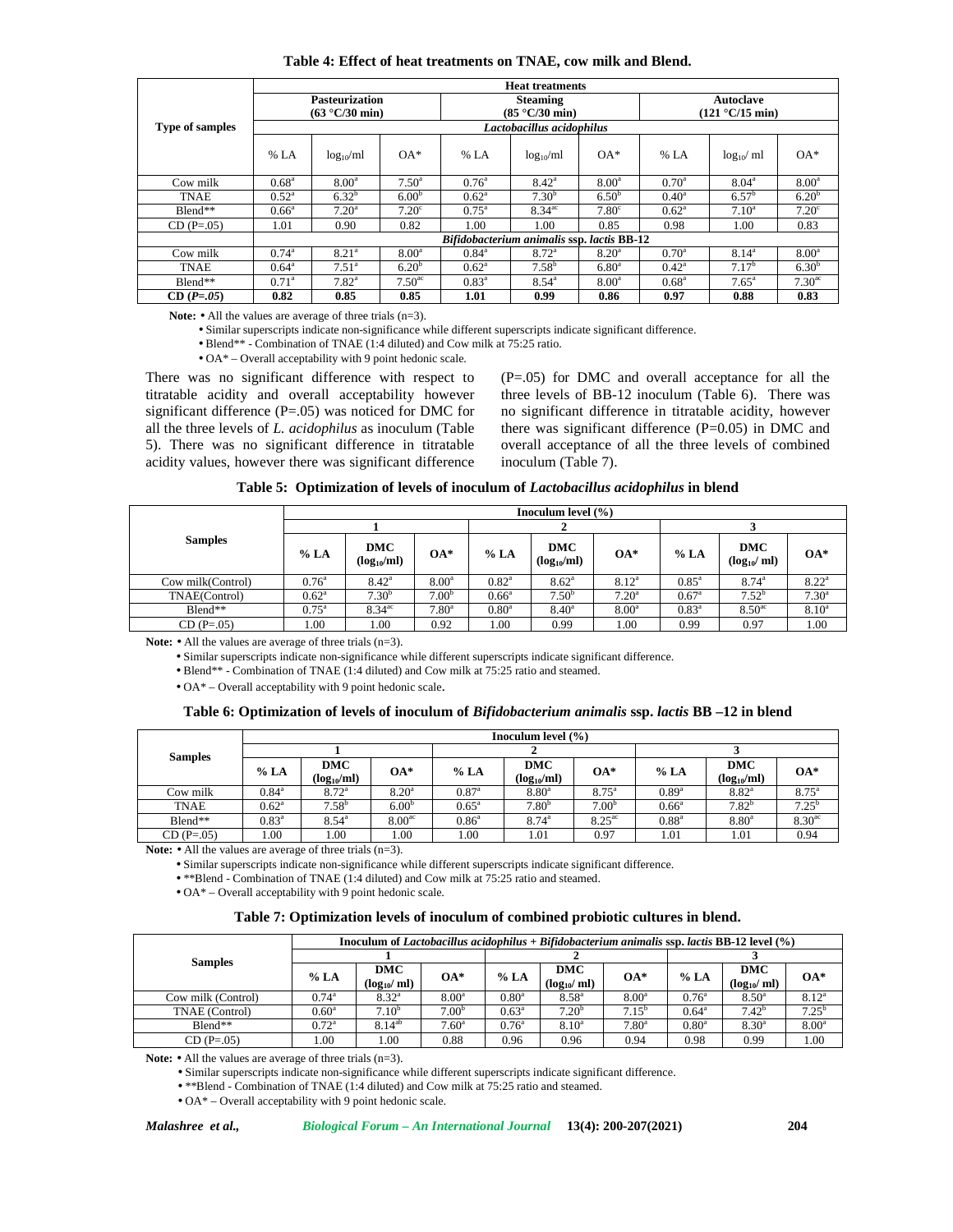An inoculum of 2 % *Bifidobacterium animalis* ssp*. lactis* BB-12 was selected for further studies as the titratable acidity, probiotic count and overall acceptability were better than 1 and 3 % inoculum and also that of probiotic bacteria *L. acidophilus* as well in combination of probiotic cultures. The inoculum level of 3 % probiotic cultures did not show much difference with respect to titratable acidity, probiotic counts and overall acceptability score.

In order to fix the inoculum of *Lactobacillus acidophilus* and *Bifidobacterium animalis* ssp. *lactis* BB-12 at 1%, 2% and 3% were used in the preparation of probiotic milk from optimized blend, cow milk and TNAE. Inoculum of 2 % in case of both probiotic cultures worked well compared to 1 and 3 per cents. Best overall acceptability scores (8.25) were obtained for 2% inoculum of BB-12 compared to *Lactobacillus acidophilus* (8.00), hence for latter studies 2% was optimized for the preparation of probiotic drink. Combined cultures at 2 % inoculum level, the quality of

the curd was not enhanced compared to the fermented milk using the culture of Bifidobacteria which may be due to non-symbiotic effect among the cultures. In substantiation to the present study, regarding the inoculation of probiotic strain, (Agbaje *et al.,* 2015) demonstrated the ability of *Lactobacillus plantarum* to grow and acidify the tiger nut based beverage. El- Shenawy *et al.,* (2019) investigated and reported on development of probiotic beverage from a mixture of UF-milk permeate (65 %), tiger-nut aqueous extract (30 %) and 5 % sugar, fortified with 1 % mixture of probiotic cultures such as *L. plantarum* and *L. acidophilus* culture (1:1); *L. plantarum* and *B. breve* culture (1:1) and *L. plantarum* with both *L. acidophilus* and *B. breve* culture (1:1:1) produced a healthy stable beverage. The beverage with 1:1:1 upon storage at 4°C for 10 days showed counts of *L. acidophilus* 7.93, *B. breve* of 8.13 and *L. plantarum* of 7.75 log viable counts.

| Table 8: Optimization of addition of Stevia in TNAE based probiotic drink. |  |
|----------------------------------------------------------------------------|--|
|----------------------------------------------------------------------------|--|

|                   |                |                        |                   |                | Stevia addition $(\% )$ |                   |                |                               |                   |  |  |  |  |  |  |  |
|-------------------|----------------|------------------------|-------------------|----------------|-------------------------|-------------------|----------------|-------------------------------|-------------------|--|--|--|--|--|--|--|
|                   |                | 0.25                   |                   |                | 0.5                     |                   |                | 0.75                          |                   |  |  |  |  |  |  |  |
| <b>Sample</b>     | % LA           | DMC<br>$(log_{10}/ml)$ | $OA*$             | % LA           | DMC<br>$(log_{10}/ml)$  | $OA*$             | % LA           | <b>DMC</b><br>$(log_{10}/ml)$ | $OA*$             |  |  |  |  |  |  |  |
| Cow milk(Control) | $0.85^{\rm a}$ | $8.79^{a}$             | $8.50^{\circ}$    | $0.88^{a}$     | 8.80 <sup>a</sup>       | $7.50^{\circ}$    | $0.90^{\circ}$ | $8.83^{a}$                    | $7.00^{\rm a}$    |  |  |  |  |  |  |  |
| TNAE(Control)     | $0.64^{\circ}$ | $7.60^{b}$             | $6.50^{\circ}$    | $0.67^{\circ}$ | $7.81^{\circ}$          | $6.50^{\circ}$    | $0.65^{\circ}$ | $7.84^{\circ}$                | 6.00 <sup>b</sup> |  |  |  |  |  |  |  |
| $B$ lend**        | $0.85^{\rm a}$ | 8.57 <sup>a</sup>      | 8.00 <sup>a</sup> | $0.85^{\rm a}$ | $8.75^{\circ}$          | 7.80 <sup>a</sup> | $0.89^{a}$     | $8.82^{a}$                    | $7.50^{ab}$       |  |  |  |  |  |  |  |
| $CD(P=.05)$       | 1.01           | 0.99                   | 0.98              | 1.00           | 1.01                    | 0.98              | 0.93           | 1.01                          | 0.97              |  |  |  |  |  |  |  |

Note:  $\bullet$  All the values are average of three trials (n=3).

• Similar superscripts indicate non-significance while different superscripts indicate significant difference.

• Blend\*\* - Combination of TNAE (1:4 diluted) and Cow milk at 75:25 ratio, steamed with 2 % BB-12.

• OA\* – Overall acceptability with 9 point hedonic scale.

In order to add taste to the probiotic drink, addition of stevia was standardized. Stevia is a prebiotic, but addition is very less and might not have affected the number of probiotic culture in the product. Blend with 0.25 % stevia was accepted with highest score than 0.5 % and 0.75 %. The blend with 0.5 and 0.75 % were not accepted by the judges due to more sweetness in the product. There was significant difference  $(P=.05)$ between DMC and overall acceptability of stevia incorporated fermented cow milk, TNAE and Blend. Literature regarding addition of stevia, natural sweetener to tiger nut based probiotic drink does not exist.

The decrease in pH could be as a result of fast growth rate of *Bifidobacterium* BB-12 which broke down carbohydrate that resulted in the increase in quantity of lactic acid released into the TNAE based drink as fermentation progressed. The decrease in pH observed during fermentation of probiotic drink by LAB is in agreement with a related study carried out by Wakil *et al.,* (2014) who studied the pH of starter developed fermented tiger nut milk with 1:2.5 dilution. The least pH (4.6) was observed in fermented tiger nut milk at 24 h of fermentation.

The viscosity of probiotic drink decreased (1.608 cP) as compared to cow milk (1.679 cP**)** along with the increase of the shear rate, which reflected on shearthinning behaviour. The growth of Bifidobacteria led to production of amylase enzyme, decreased the molecular association between starch chains and hydrolyze the starch chains, thus decrease the viscosity was observed. However, TNAE exhibited the lower viscosity (1.541 cP) compared with cow milk and probiotic drink (1.679 cP and 1.608 cP).

The specific gravity of TNAE and blend (1.065 and 1.069) increased as compared to cow milk (1.062 g/mL). The specific gravity was mainly due to the presence of water content and concentrations of fat, protein, vitamin and mineral in the tiger nut milk. The highest specific gravity of probiotic drink would mean that there was more water than milk solids. The amount of water would depend on the quantity of tiger nut used for extraction.

Significant difference *(*P=.05) among the fat, protein, total solids and viable counts among the control samples and TNAE based probiotic drink were noticed (Table 9).

The reduction of 2 % in lactose due to hydrolysis was observed for cow milk after fermentation using probiotic bacteria. The analysis of TNAE for lactose resulted in absence of lactose content since TNAE was lactose free. Blend resulted in 0.18 % reduction in lactose after fermentation with *Bifidobacterium* BB-12 strain.

The decrease in the fat content of cow milk, TNAE and blend might be as a result of *Bifidobacteria* species utilizing lipids for the synthesis of cell membrane in order to increase their population indicated the synthesis of extracelluar lipase by probiotics (Dellali *et al*., 2020).

*Malashree et al., Biological Forum – An International Journal* **13(4): 200-207(2021) 205**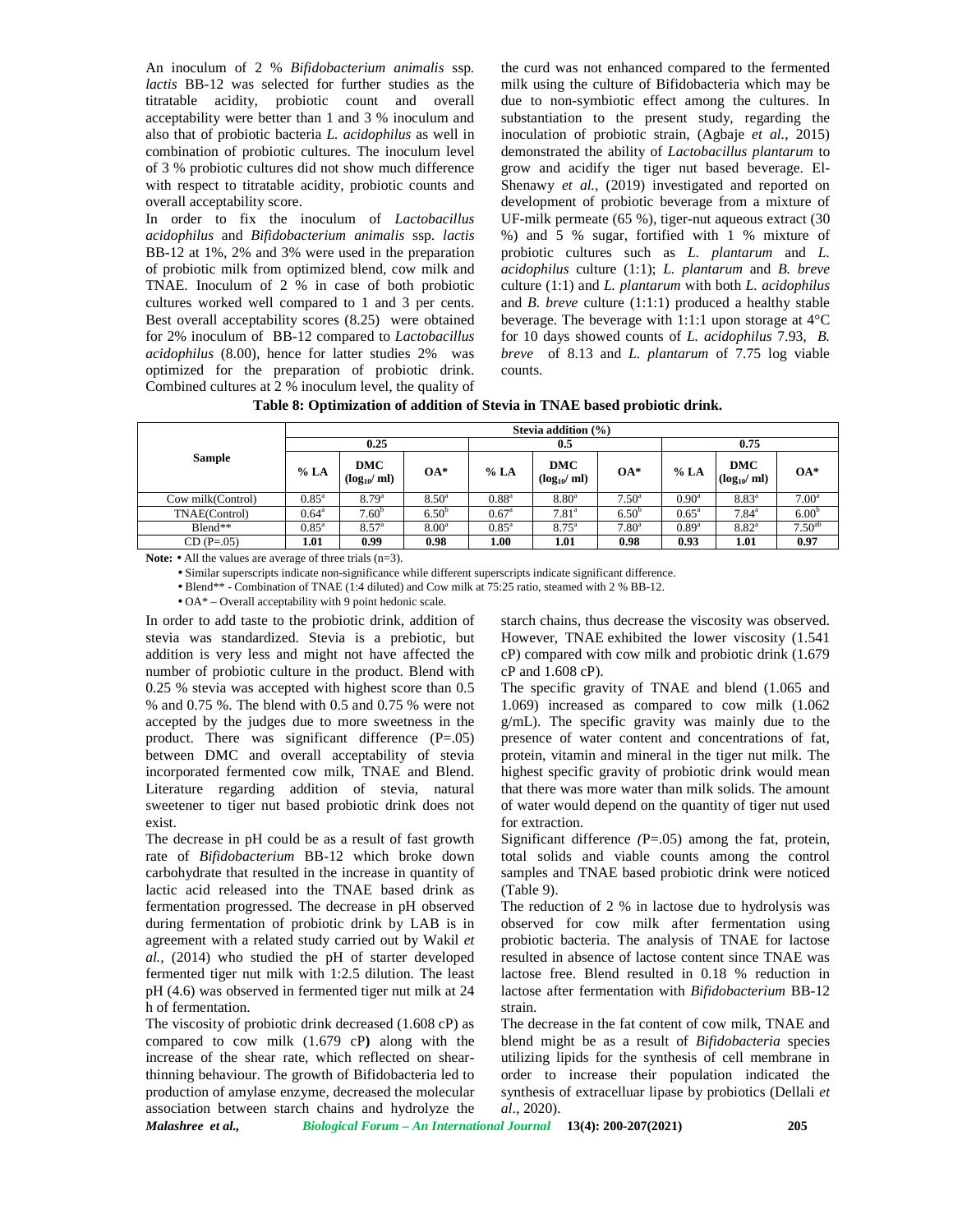**Table 9: Evaluation of Physico-chemical and microbiological characteristics of optimized TNAE probiotic drink.**

|                 |                                                        | <b>Characteristics</b><br>Microbiological |                   |                  |                   |                    |                    |                     |                   |  |  |  |  |
|-----------------|--------------------------------------------------------|-------------------------------------------|-------------------|------------------|-------------------|--------------------|--------------------|---------------------|-------------------|--|--|--|--|
|                 |                                                        | <b>Physical</b>                           |                   |                  | Chemical          |                    |                    |                     |                   |  |  |  |  |
| <b>Samples</b>  |                                                        |                                           |                   | <b>Titratble</b> |                   | Fat                | Protein            | <b>Total</b>        | <b>BB-12</b>      |  |  |  |  |
|                 | <b>Viscocity</b><br>Lactose<br>acidity<br>pH<br>Sp. gr |                                           |                   | solids           |                   |                    |                    |                     |                   |  |  |  |  |
|                 |                                                        | cP                                        |                   | % LA             |                   | $\frac{0}{0}$      |                    | $(log_{10} cfu/ml)$ |                   |  |  |  |  |
| Cow milk        | 4.8 <sup>a</sup>                                       | .679 <sup>a</sup>                         | .062 <sup>a</sup> | $0.88^{a}$       | 2.19 <sup>a</sup> | $3.12^a$           | $3.00^{\circ}$     | $10.90^{\circ}$     | $8.80^{\circ}$    |  |  |  |  |
| <b>TNAE</b>     | 5.0 <sup>a</sup>                                       | $.541^{\circ}$                            | $1.065^{\rm a}$   | $0.64^{\circ}$   | $0.00^{\rm a}$    | 7.80 <sup>b</sup>  | $4.85^{b}$         | $21.20^{b}$         | 7.80 <sup>b</sup> |  |  |  |  |
| Probiotic drink | 4.9 <sup>a</sup>                                       | .608 <sup>a</sup>                         | .069 <sup>a</sup> | $0.85^{\rm a}$   | $0.18^{a}$        | 4.00 <sup>ac</sup> | $2.58^{\text{ac}}$ | 10.1 <sup>ac</sup>  | $8.68^{\circ}$    |  |  |  |  |
| $CD(P=0.05)$    | 0.94                                                   | 00.1                                      | 0.92              | 0.99             | 0.57              | 0.99               | 0.99               | 1.00                | 1.00              |  |  |  |  |

Note: • All the values are average of three trials (n=3).

• Similar superscripts indicate non-significance while different superscripts indicate significant difference.

• Probiotic drink - Combination of TNAE (1:4 diluted) and Cow milk at 75:25 ratio, steamed + 2 % BB-12 + 0.25% stevia optimized.

• Coliform as well as yeast and mold counts were nil in all the three types of products.

• cP – Viscosity at 20°C, Sp.gr - Specific gravity at 20°C (g/ ml)

The protein content in cow milk, TNAE and blend showed slight reduction due to protein hydrolysis which might be due to exoproteinase of probiotic bacteria. Highest total solids were recorded in TNAE (21.20%) followed by cow milk  $(10.90\%)$  then blend  $(10.1\%)$ . High total solid created richness in the probiotic drink prepared from blended tiger nut based milk which might be accountable of resistant starch of tiger nut (Maduka *et al.,* 2017).

The viable log *Bifidobacterium* BB-12 count in probiotic drink prepared from cow milk, TNAE and probiotic drink were 8.80, 7.80 and 8.68 respectively. As per FSSAI (2017) the viable probiotic number in any probiotic drink should be greater than or equal to  $10^8$ cfu/g of the product.

On par with the present study, Bristone *et al.,* (2015) analyzed the physico-chemical properties of yoghurt prepared by blend of cow milk and tiger nut milk at the ratio of 50: 50 and 20:80. Per cent moisture content was 88.61, 90.52, carbohydrate of 6.01, 5.20, fat 2.17, 1.56, protein of 2.60, 2.16, total solids of 11.39, 9.48, pH 3.97, 3.97 and titratable acidity of 1.09 and 1.13 % LA respectively. Microbiological analysis of yogurt prepared had total bacterial count of  $6.0 \times 10^5$ , mold count of  $5.8 \times 10^5$  for 50: 50 ratios and  $7.1 \times 10^5$ , 6.3  $\times$  $10<sup>5</sup>$  for 20:80 ratio respectively. This study matched with present study but differed with respect to ratio ie. 25:75 (cow milk : TNM) and use of Bifidobacteria as probiotic culture instead of yogurt cultures. The proximate composition of optimized tiger nut milk based probiotic drink obtained in this study was in accordance with the study of beverage prepared by Gambo and Da'u, (2014).

#### **CONCLUSION**

This study was a trail to combine the health benefits of the tiger nut aqueous extract with the cow milk and the probiotic bacteria to produce a probiotic drink that can be effectively consumed by consumers. It would help the researchers to uncover various possible uses of tiger nut or tiger nut milk with respect to therapeutic benefits which are not fully explored by the Indian population.

**Acknowledgement.** I would like to acknowledge KVAFSU and Dairy Science college for supporting my doctoral research work at the department of Dairy Microbiology as the present research article is part of that.

#### **Conflict of Interest.** None.

#### **REFERENCES**

- Agbaje, R. B., Oyetayo, O. V., & Ojokoh, A.O. (2015). Assessment of the microbial and physico-chemical composition of tigernut subjected to different fermentation methods. *Pakistan journal of Nutrition*, *14*: 742-748.
- Bristone, C., Mamudu, H. B., & Joseph, U. I. (2015). Production and evaluation of yoghurt from mixtures of cow milk, milk extract from soybean and tiger Nut. *World Journal of Dairy & Food Science*, *10*(2): 159- 169
- Chima, A. O., Abuajah, C. I., & Edet, A. U. (2013). Quality comparison of flavoured and non-flavoured yoghurts from animal and vegetable milk sources. *Food Biology*, *2*(2): 24-29.
- El-Shenawy, M., Mohamed, T. F., & Laila, K. H. (2019). A probiotic beverage made from tiger-nut extract and milk permeate. *Journal of Pakistan biological science*, *22*(4): 180-187.
- FSSAI, (2016). Food Safety and Standards Authority of India. Laboratory Manual 1 – Manual of Methods of Analysis of Foods – Milk and Milk products. Ministry of Health and Family Welfare, GoI, New Delhi.
- Gambo, A., Da'u (2014). Tiger nut (*Cyperus esculentus*): Composition, products, uses and health benefits – A review. *Bayero Journal of Pure and Applied Sciences, 7*(1): 56-61.
- Harrigan, W. F (1998). Laboratory methods in food microbiology. Dept. of food Science, Reading University., 3<sup>rd</sup> edition, Reading Academic Press, London, UK.
- Maduka, N., Ire, F., & Njoku, H. O. (2017). Fermentation of tigernut by lactic acid bacteria and tigernut-milk drink fermentation by lactic acid bacteria as a potential probiotic product. *Asian Journal of Science and Technology*, *8*(7): 5167-5172.
- Nazir, K. H. (2017). Development of strategies for the successful production of yogurt-like products from tiger nut (*Cyperus esculentus*) milk. Ph.D. thesis,Technische Universität Dresden, Ghana.
- Ndikom, M. C., & Elutade, O. (2016). Preliminary screening for bacteriocin-producing lactic acid bacteria in tigernut (*Cyperus esculentus*) tubers. *Nigerian Journal of Microbiology*, *30*(2): 3484-3489.
- Okudu, H. O., & Ogubuike, L. A. (2016). Evaluation of chemical composition of candy developed from tigernut (*Cyperus esculentus*) milk. *African Journal of Food Science & Technology*, *7*(1): 27-31.